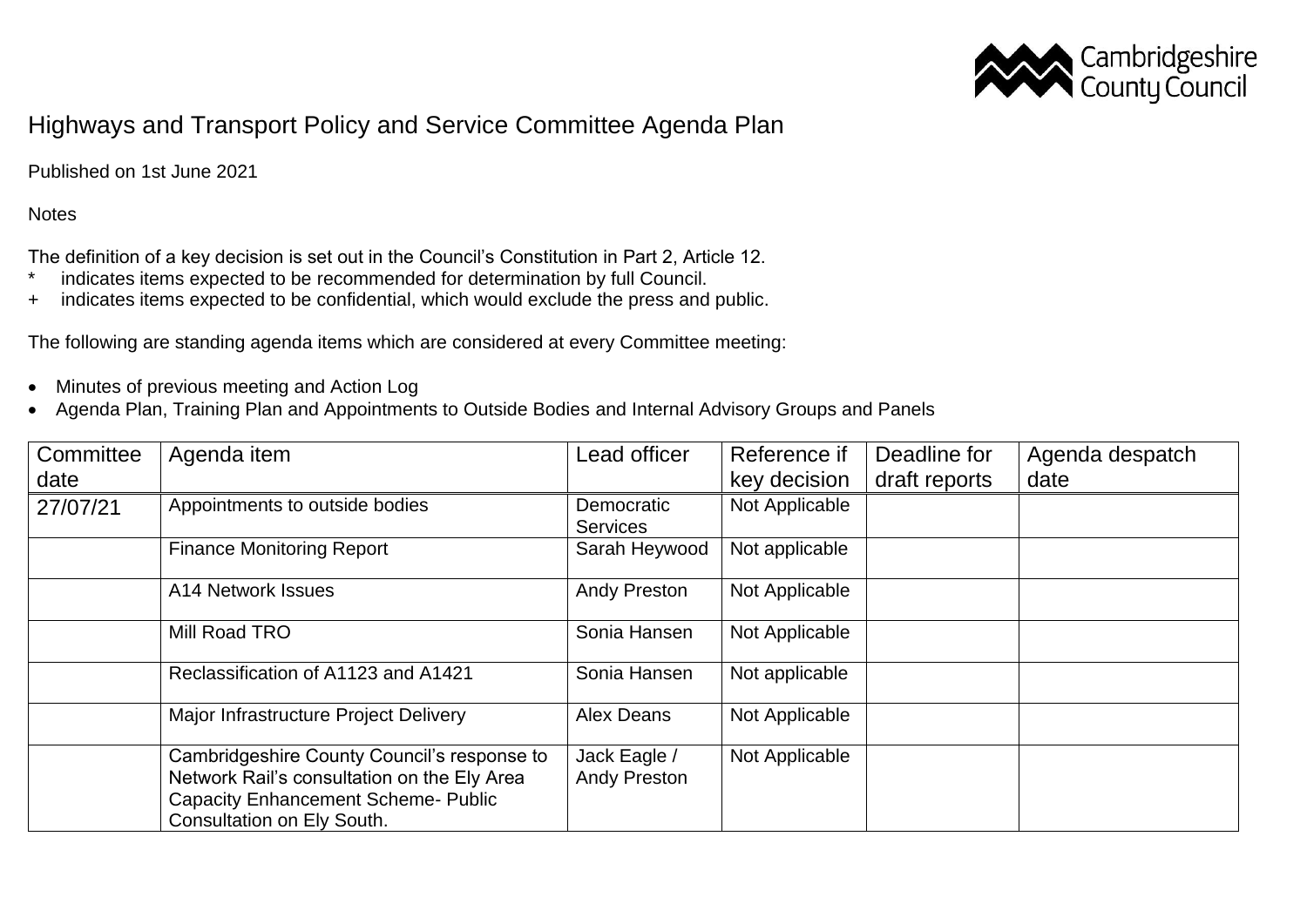|            | <b>Road Safety Schemes</b>                                                                                                           | <b>Matt Staton</b>            | 2021/044        |            |            |
|------------|--------------------------------------------------------------------------------------------------------------------------------------|-------------------------------|-----------------|------------|------------|
|            | Agenda plan                                                                                                                          | Democratic<br><b>Services</b> | Not Applicable  |            |            |
| 07/09/21   |                                                                                                                                      |                               |                 |            |            |
|            | Appointments to outside bodies                                                                                                       | Democratic<br><b>Services</b> | Not Applicable  |            |            |
|            | <b>Finance Monitoring Report</b>                                                                                                     | Sarah Heywood                 | Not applicable  |            |            |
|            | Proposed Cambridge County Council, on<br>behalf of Greater Cambridge Partnership<br>(Cambridge South East Transport Scheme)<br>Order | Jane<br>Osayimwen             | Not applicable  |            |            |
|            | Utility Company Interface and Provision of<br>Timely and Accurate Information Relating to<br><b>Highway Schemes</b>                  | Sonia Hansen                  | Not applicable  |            |            |
|            | <b>CSET</b>                                                                                                                          | Jane<br>Osayimwen             | Not applicable  |            |            |
|            | Annual Highways Report                                                                                                               | Emma Murden                   | Not applicable  |            |            |
|            | Road Safety Annual Review                                                                                                            | <b>Matt Staton</b>            | Not applicable. |            |            |
|            | <b>Civil Parking Enforcement</b>                                                                                                     | Sonia Hansen                  | 2021/048        |            |            |
|            | Reclassification of A1123 and A1421                                                                                                  | Sonia Hansen                  | 2021/042        |            |            |
|            | Winter Plan 2021/22                                                                                                                  | Jonathan Clarke               | 2021/036        |            |            |
|            | Agenda plan                                                                                                                          | Democratic<br><b>Services</b> | Not Applicable  |            |            |
| [04/11/21] | <b>Reserve Date</b>                                                                                                                  |                               |                 |            |            |
| 07/12/21   |                                                                                                                                      |                               |                 | 25/11/2021 | 29/11/2021 |
|            | Appointments to outside bodies                                                                                                       | Democratic<br><b>Services</b> | Not Applicable  |            |            |